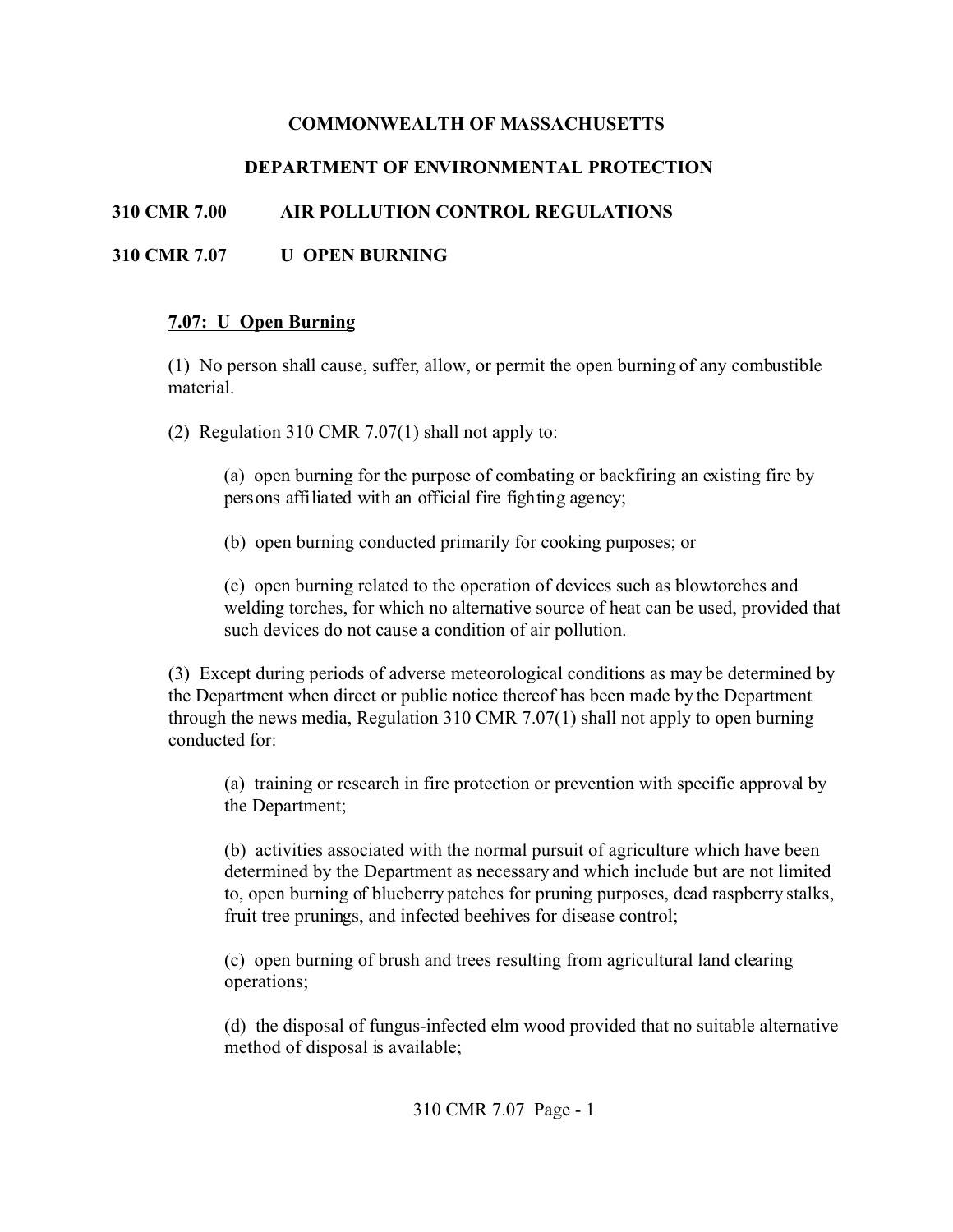(e) the disposal of brush, cane, driftwood, and forestry debris excluding grass, hay, leaves, and stumps from January 15 to May 1 of each year.

All such open burning shall be conducted:

- 1. on land proximate to the place of generation,
- 2. at a location greater than 75 feet from any dwelling, and
- 3. between ten o'clock A.M. and four o'clock P.M.

No such open burning shall apply to commercial or institutional land clearing for non-agricultural purposes.

Open burning under this sub-section shall not be permitted in the Cities and Towns of Arlington, Belmont, Boston, Brookline, Cambridge, Chelsea, Chicopee, Everett, Fall River, Holyoke, Lawrence, Lowell, Malden, Medford, New Bedford, Newton, Somerville, Springfield, Waltham, Watertown, West Springfield, and Worcester, or where the Department has notified a city or town that:

1. open burning under this provision may cause or contribute to nonattainment of federal or state ambient air quality standards for total suspended particulates,

2. open burning under this provision may cause or contribute to a condition of air pollution, or

3. open burning under this provision is not permitted due to continued violation of the provisions for the proper conduct of such open burning. (Such action shall be taken only after said city or town has been given written notification of such violations and has in the opinion of the Department failed to take appropriate actions to prevent the continuance of such violations.)

Upon request of the Department the permitting authority of any City or Town shall notify the Department of the number of permits issued during any burning period.

(f) the disposal of combustible material with the approval of the Department and after demonstration to the satisfaction of the Department that no alternative suitable method of disposal is available;

(g) open burning as described in parts (a) through (f) must be conducted: